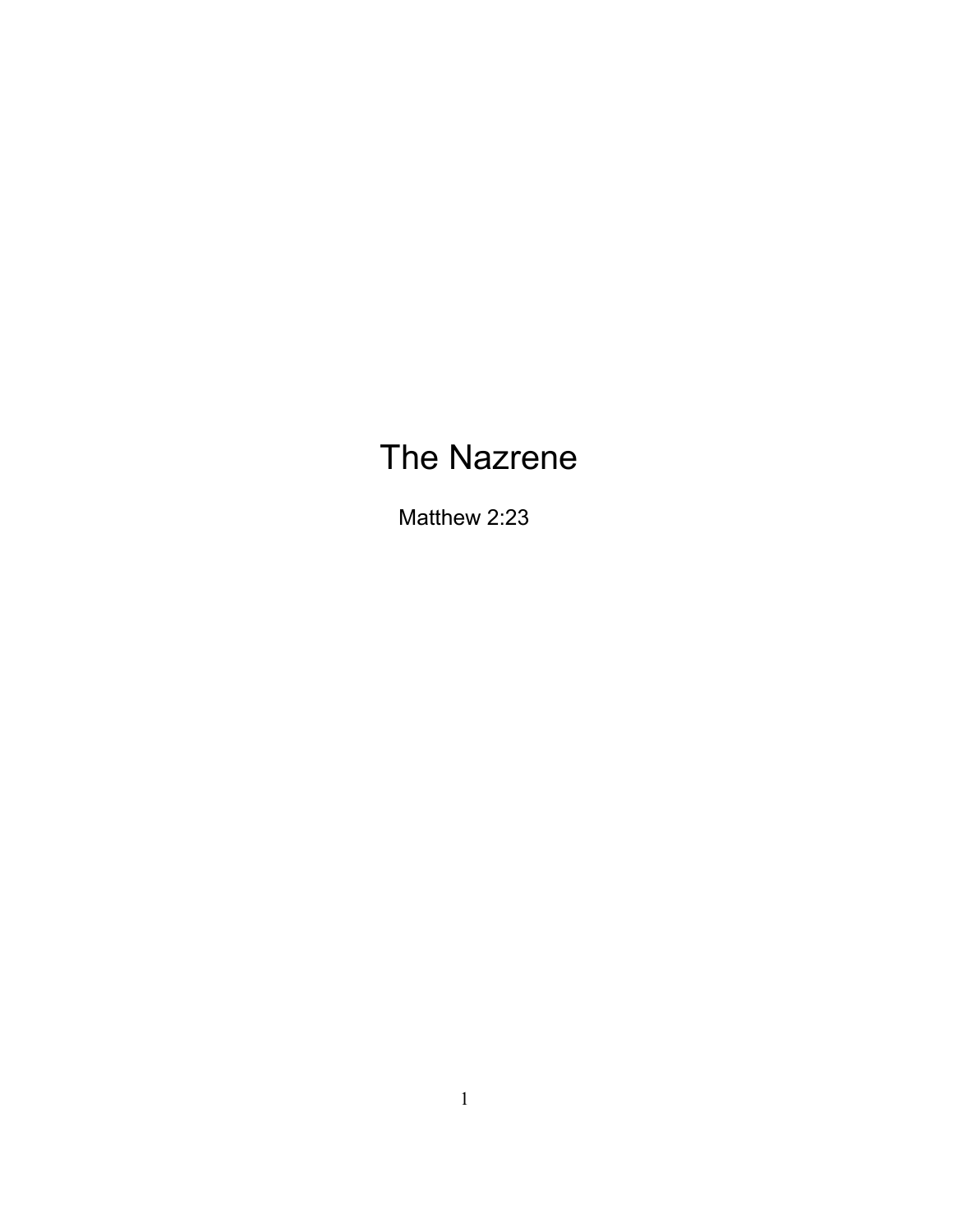Text

#### Old Testament reading - Isaiah 11:1-10

Is. 11:1 There shall come forth a Rod from the stem of Jesse, And a Branch shall grow out of his roots. Is. 11:2 The Spirit of the LORD shall rest upon Him, The Spirit of wisdom and understanding, The Spirit of counsel and might, The Spirit of knowledge and of the fear of the LORD. Is. 11:3 His delight is in the fear of the LORD, And He shall not judge by the sight of His eyes, Nor decide by the hearing of His ears; Is. 11:4 But with righteousness He shall judge the poor, And decide with equity for the meek of the earth; He shall strike the earth with the rod of His mouth, And with the breath of His lips He shall slay the wicked. Is. 11:5 Righteousness shall be the belt of His loins, And faithfulness the belt of His waist. Is. 11:6 "The wolf also shall dwell with the lamb, The leopard shall lie down with the young goat, The calf and the young lion and the fatling together; And a little child shall lead them. Is. 11:7 The cow and the bear shall graze; Their young ones shall lie down together; And the lion shall eat straw like the ox. Is. 11:8 The nursing child shall play by the cobra's hole, And the weaned child shall put his hand in the viper's den. Is. 11:9 They shall not hurt nor destroy in all My holy mountain, For the earth shall be full of the knowledge of the LORD As the waters cover the sea. Is. 11:10 "And in that day there shall be a Root of Jesse, Who shall stand as a banner to the people; For the Gentiles shall seek Him, And His resting place shall be glorious." New Testament reading - Matthew 2:22-23

Matt. 2:22 ¶ But when he heard that Archelaus was reigning over Judea instead of his father Herod, he was afraid to go there. And being warned by God in a dream, he turned aside into the region of Galilee. Matt. 2:23 And he came and dwelt in a city called Nazareth, that it might be fulfilled which was spoken by the prophets, "He shall be called a Nazarene."

# **I. Introduction - what's the controversy???**

# *A. Quotes of those who are troubled*

I find a great deal of comfort in the applications of this verse. I would love to get straight to the applications, but before I can do that, I do need to resolve a controversy that has arisen over Matthew 2:23. Liberals claim that this is either a mistake or a deliberate deception, and many evangelicals have been at a loss on how to respond. Let me read that verse in question. It's Matthew 2:23. It says, "And he came and dwelt in a city called Nazareth, that it might be fulfilled which was spoken by the prophets, 'He shall be called a Nazarene.'" That seems like a straightforward quotation of prophecy, doesn't it? And the New King James actually puts quotation marks around the phrase, "He shall be called a Nazarene." It shouldn't, but it does. But listen to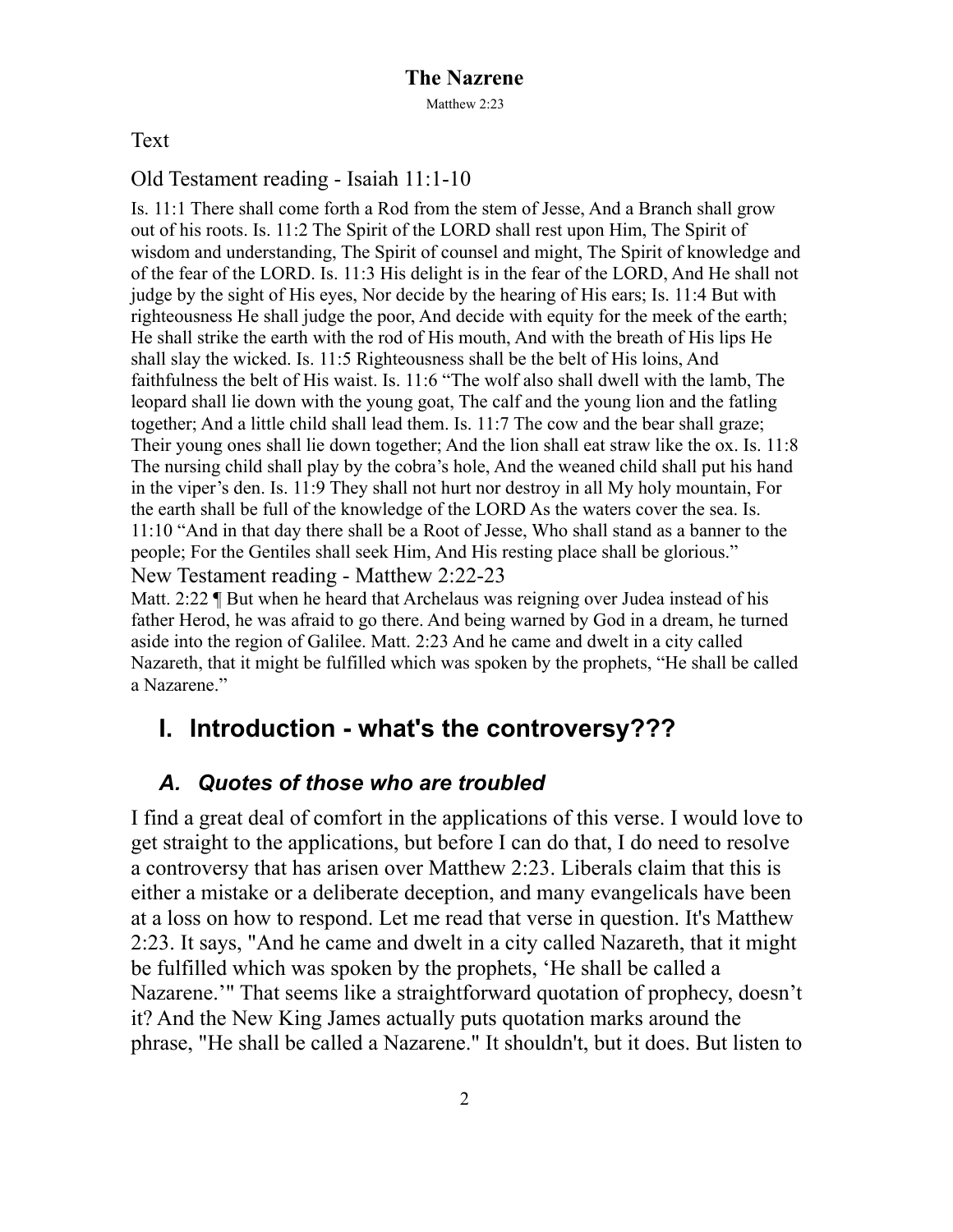the following commentaries as they wrestle over this verse. Willoughby Allen says, "This verse contains a still unexplained difficulty."<sup>1</sup> What is it that is so difficult? Leon Morris explains the difficulty this way:

...it is not easy to find the words he will be called a Nazarene in any of the prophetical books, or for that matter, anywhere in the Old Testament. No passage even resembles this.2

So liberals use this passage to show that the Bible makes mistakes. They claim that Matthew is pretending to quote the Old Testament, when in fact he is fabricating the quote out of thin air. And Evangelicals have often not been very helpful in their comments. Albert Barnes, said, "The words here are not found in any of the books of the Old Testament, and there has been much difficulty in ascertaining the meaning of this passage."3 Plummer states, "The difficulty about the prophecy quoted in ver. 23 is one which our present knowledge does not enable us to solve."4 D.A. Carson, a very prominent evangelical says, "these words are found nowhere in the OT."5 John Barry gives his opinion: "The source of this quotation is unknown and it seems that Jewish people at the time did not expect the Messiah to come from Nazareth..."<sup>6</sup> Just one more quote; this one from R. T. France. He says, "He shall be called a Nazorean" does not in fact occur anywhere in the OT, nor, as far as we know, in any other contemporary literature. As a matter of fact Nazareth, as a relatively newly founded settlement, is never mentioned in the OT, or indeed in any other non-Christian Jewish writing before it appears in an inscription listing priestly courses in the third or fourth century A.D. The search for a specific OT source for "He shall be called a Nazorean" is therefore likely to be futile.<sup>7</sup>

#### *B. A Biblical response that shows that Matthew was right on!*

#### **prophets, not prophet**

How should we respond? Well, the first thing to notice is that this is not a direct quote at all: Matthew speaks of "prophets" plural, whereas every other time he gives a direct quote he uses the singular "prophet." And that is why many solid Evangelical scholars conclude that he is summarizing what

<sup>1</sup> Willoughby C. Allen, A Critical and Exegetical Commentary on the Gospel according to S. Matthew, International Critical Commentary (New York: C. Scribner's Sons, 1907), 16.

<sup>2</sup> Leon Morris, The Gospel according to Matthew, The Pillar New Testament Commentary (Grand Rapids, MI; Leicester, England: W.B. Eerdmans; Inter-Varsity Press, 1992), 49.

<sup>3</sup> Albert Barnes, Notes on the New Testament: Matthew & Mark, ed. Robert Frew (London: Blackie & Son, 1884–1885), 21.

<sup>4</sup> Alfred Plummer, An Exegetical Commentary on the Gospel according to S. Matthew (New York; London: Charles Scribner's Sons; Elliot Stock, 1910), 18.

<sup>5</sup> D. A. Carson, The Expositors Bible Commentary, (Grand Rapids: Zondervan, 1995), p. 97.

<sup>6</sup> John D. Barry et al., Faithlife Study Bible (Bellingham, WA: Lexham Press, 2012, 2016), Mt 2:23.

<sup>7</sup> R. T. France, The Gospel of Matthew, The New International Commentary on the New Testament (Grand Rapids, MI: Wm. B. Eerdmans Publication Co., 2007), 92.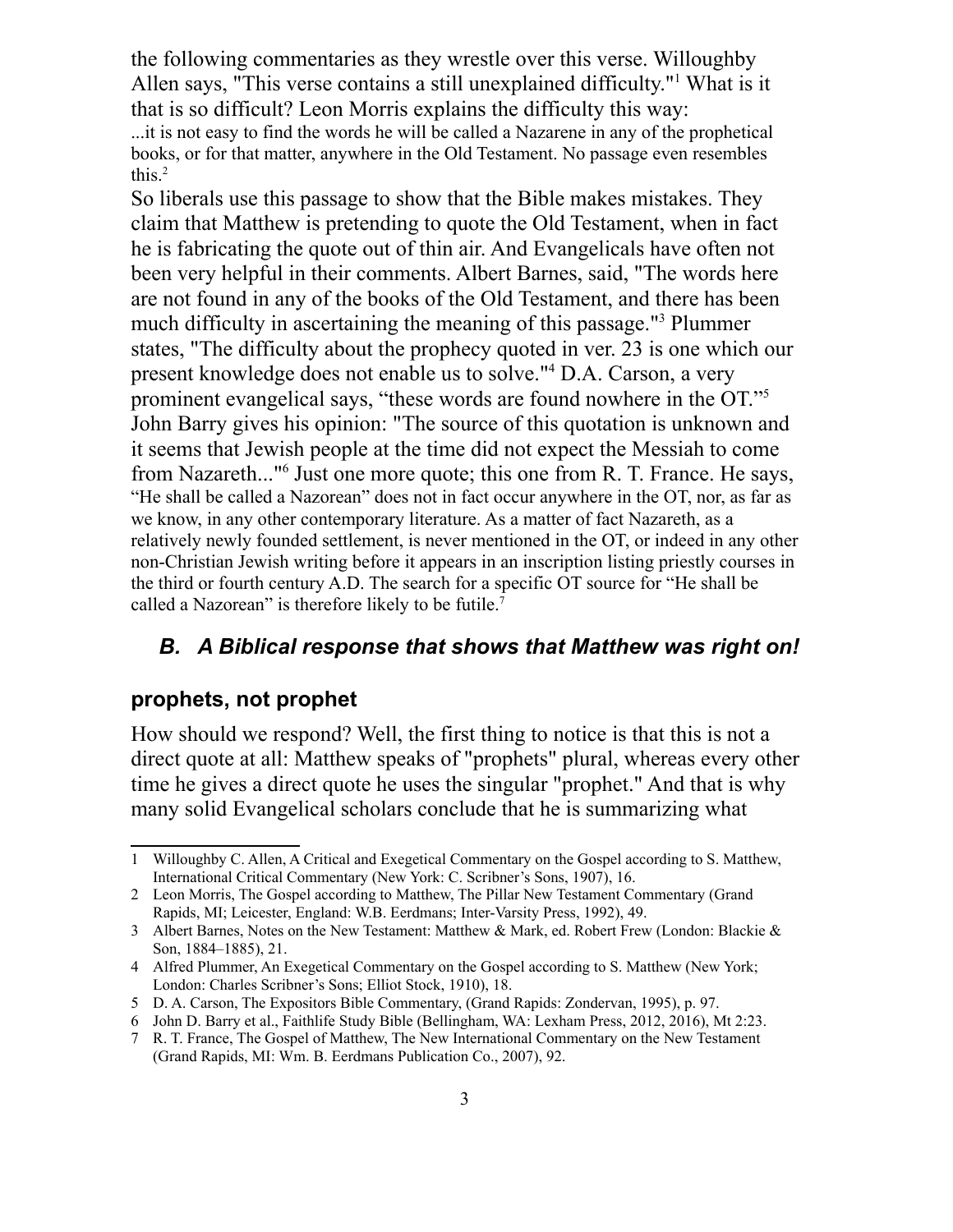multiple prophets have said would happen, not giving a direct quote. There should not be quotation marks around those words.

### **absent quotation markers in Greek (no λέγων preceding a ὅτι)**

Second, Lenski points out that the Greek makes it crystal clear that Matthew was not intending to quote any one passage. Speaking of the Greek, he says, "No λέγων precedes ὅτι, which shuts out not only a direct quotation but also an indirect prophetic utterance."8 Lenski says that the grammar mandates that there be no quotation marks.

#### **The meaning of Nazareth points to seven Old Testament passages regarding the Messiah**

Third, if you understand what the name of the city (Nazareth) means, then there are in fact seven Old Testament prophecies that mandated that Jesus somehow be called a Nazarene - not a Nazarite (that's a totally different word), but a Nazarene. The city name means "shoot, sprout or branch" and was a reference to a small twig that sprouts. A little branch growing out. Edersheim points out (II., 222-223) that there were two Old Testament words meaning branch, tsemach and netser, and both synonyms referred to the despised Messiah who would grow up in obscurity and weakness but would eventually grow into a glorious tree. And so, Matthew is right on the money. There were indeed prophets (plural) whose prophesies mandated that Jesus move to Nazareth and that Jesus be called a Nazarene. And I will

<sup>8</sup> R. C. H. Lenski, The Interpretation of St. Matthew's Gospel (Minneapolis, MN: Augsburg Publishing House, 1961), 87. The whole quote says, "It is needless to go through the history of the exegesis of this passage which has certainly perplexed many. The use of  $\delta \pi \omega$  instead of  $\delta \nu \alpha$  is immaterial, for both have the same meaning. But the plural 'through the prophets' is important. It cannot refer to one prophet speaking for all. This plural evidently refers either to the prophetic books in general or to the entire Old Testament. It also shows that no quotation is to follow which will introduce some word that was uttered by several prophets. This means that ὅτι is not recitativum, like our quotation marks, pointing to a direct quotation. No λέγων precedes ὅτι, which shuts out not only a direct quotation but also an indirect prophetic utterance. The prophets nowhere said even in substance 'that he shall be called Ναζωραῖος.'" Davies and Allison say much the same: By writing of 'the prophets' (cf. 26:56; Jn 6:45; Acts 3:18, 21, 24; Rom 1:2), Matthew alerts us to expect something other than the verbatim quotation of one particular Scripture: he is not just reproducing an OT text. The displacement of λεγόντων probably serves the same purpose. For although ὅτι recitativum is found in Matthew (e.g. 4:6; 21:16), our author shows a marked tendency to drop it from Mark (cf. Neirynck, Agreements, PP. 213–16); and the unexpected replacement of λεγόντων—2:23 is the only formula quotation with  $\delta \tau$  must point to an unusual status vis-à-vis the other fulfilment citations. 26:54 supports this contention. 'How then would the Scriptures be fulfilled, that ( $\delta \tau$ ) thus it is necessary to be?' In this verse  $\delta \tau$  introduces a remark of scriptural substance, not a sentence found in the OT, and this fact is in part signalled by the unspecified reference to 'the Scriptures' (plural). This offers something close to what we propose to find in 2:23: a quotation which rests upon or alludes to more than one OT text ('the prophets') and whose wording does not exactly match any particular Scripture (ὅτι). W. D. Davies and Dale C. Allison Jr., A Critical and Exegetical Commentary on the Gospel according to Saint Matthew, vol. 1, International Critical Commentary (London; New York: T&T Clark International, 2004), 275.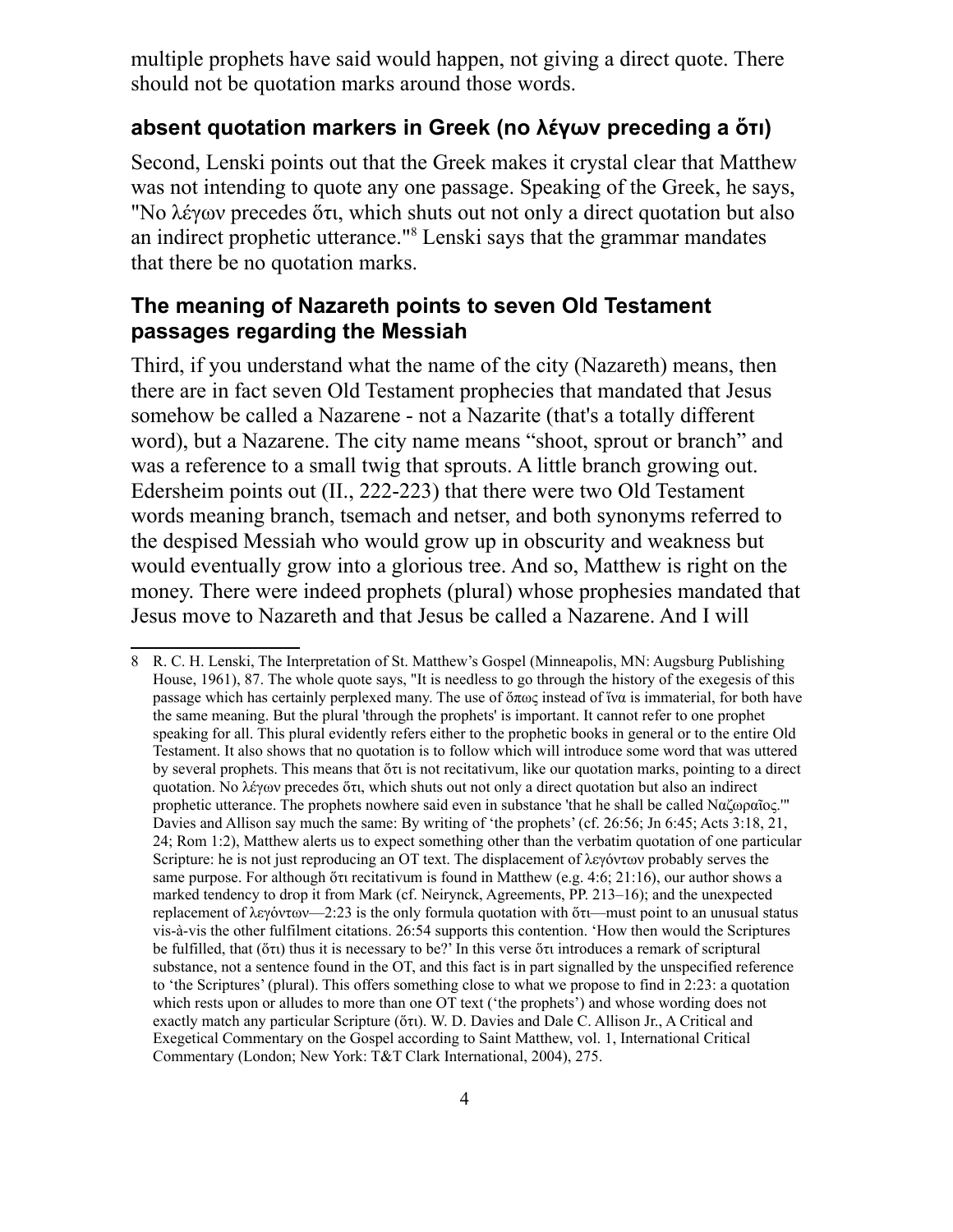explain why those prophetic passages necessitated that Jesus move to Nazareth.

# **II. Zechariah 6:12 with all the other "branch" passages**

Zechariah 6:12 calls Jesus, the Man whose name is Branch… Isaiah 11 does not use the synonym for branch but the actual word for Nazareth, Netzer, when it refers to him as a Branch. So Edersheim says that all of the Branch passages really form the background to Matthew 2:23. And we are going to be looking at them this morning.

Now let me clarify that while these passages say that Jesus would have the title of Netzer, it was referring to the title of a person, not the title of a town. In fact, if it had been the name for a town in Isaiah 11:1, the Pharisees probably would not have used that as a title of derision and scorn for Jesus because they would have recognized that the title was Messianic. It appears that Nazareth did not exist when Isaiah wrote that passage.

And the fact that the Pharisees felt comfortable calling Jesus a Nazarene shows that God has a sense of humor. How is God going to orchestrate getting the very people who would reject Jesus as Messiah to call Jesus by a Messianic title? The Pharisees never consciously called Jesus by any Messianic title. In fact, they got mad every time Jesus took one of those titles to Himself.

When He called Himself the I AM, the Jews were ready to stone Him. When He called Himself the chief corner stone, they were offended. It was clear that that was a Messianic title. When He called Himself the Son of God, they called it blasphemy. When He said that He was the Son of Man coming on the clouds (a reference to Daniel 7), they called that blasphemy because they knew that was a title of the Messiah. In John 10 they refused to acknowledge that He was the good Shepherd prophesied by Ezekiel to reform the shepherding of Israel, and at the end of that chapter they sought to stone Him.

So how does God get the Pharisees to call Jesus the "branch or sprout" without realizing they were calling Him the Messiah? Well, God marvelously did it by having Jesus live in a city whose name meant "branch or sprout." Everyone in that city was called a Branchite or a Nazarene.

But the plot gets even better. Every Old Testament prophet that called the Messiah a branch, whether they used the word Netzer or tsemach,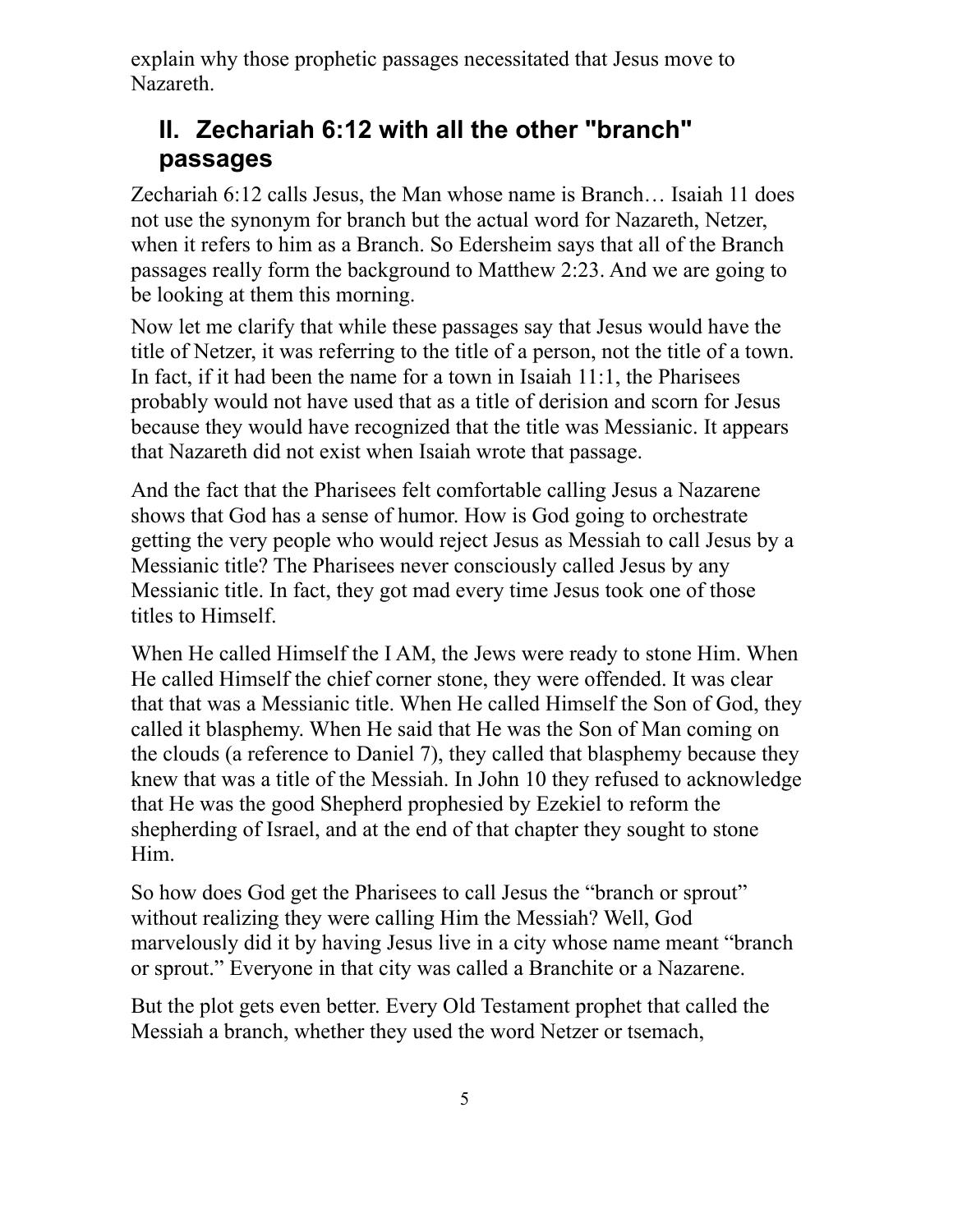consistently portrayed this branch as being despised and rejected. And so there is a double play on this term. It's a Messianic title, but it is also a title that the prophets predicted would be despised.

You couldn't get more disrespect in Israel than to be a citizen of Nazareth. Interestingly, just like Sodom became a synonym for homosexuality and to Corinthianize meant to fornicate because of how much immorality there was in Corinth, the NIV study Bible points out, the term "Nazarene was virtually a synonym for despised." That's why Nathaniel in John 1 says, "Can any good thing come out of Nazareth?" One way to ensure that Jesus would be called the branch, and to be despised, and be rejected (exactly as prophesied) was to make sure that he grew up in Nazareth.

So Matthew shows us the marvelous way that God got the Jews of that day (and for that matter, even to this day) to call Jesus and Christians Natzri. You can read about the name in the Talmud and other Jewish literature. We're Nazarenes. Here is how Wilbur Pickering translates this verse: "And upon arriving he settled in a city called Nasareth (Branch-town], so that what was spoken through the prophets should be fulfilled, that He would be called a Natsorean [Branch-man]." And before we apply this term "Nazarene" let's look at some of the background "branch" or "Nazarene" passages.<sup>9</sup>

# **III. Isaiah 11**

The first passage that I want you to turn to is Isaiah 11. This is the main prophecy that we will look at. Isaiah 11, beginning at verse 1.

Is. 11:1 There shall come forth a Rod from the stem of Jesse, And a Branch shall grow out of his roots. Is. 11:2 The Spirit of the LORD shall rest upon Him, The Spirit of wisdom and understanding, The Spirit of counsel and might, The Spirit of knowledge and of the fear of the LORD.

Verse 1 refers to the stump of Israel. Chapter 6 has already identified this stump as being the remnant of Israel that would return from Babylon. The tree of Israel had been cut down, but Isaiah says that the stump represents the remnant of Israel and that Israel hasn't been completely forsaken. There would be new life that would come out of the stump, representing the remnant. So that was in chapter 6.

Well now, once again using this image of a stump with shoots growing out of it, he says in verse 1. "There shall come forth a Rod from the stem of Jesse…" Of all the parts and branches of this stump that he focuses on, the prophet says that the Messiah would be a shoot coming out of the part

<sup>9</sup> Wilburn Pickering, The Sovereign Creator Has Spoken: Objective Authority for Living, (Creative Commons Attribution-ShareAlike 3.0 Unported License, 2013), p. 4.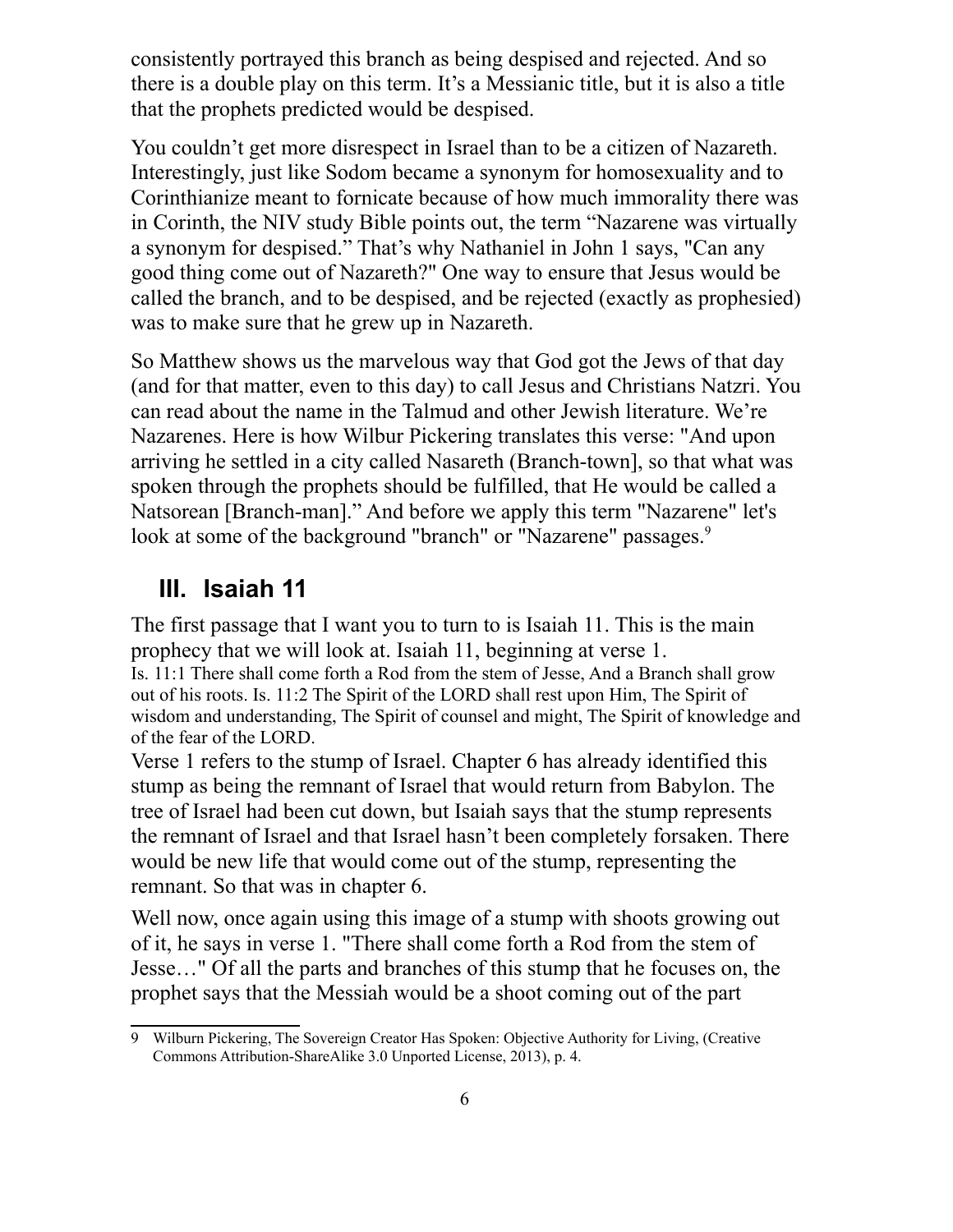representing Jesse. Now, when Isaiah wrote this, Jesse has been dead for hundreds of years. Jesse was the father of David, right? But geographically that is a reference to Bethlehem. Seven times in the Old Testament Jesse is either called "Jesse of Bethlehem" or "Jesse was from Bethlehem." Jesse and Bethlehem are virtually synonyms. That was David's home town and that was his father Jesse's home town. If Jesus was to come out of the part of the stump of Israel (geographically) pertaining to Jesse, then God had to orchestrate some way of getting Mary and Joseph to leave their town of Nazareth and go to Bethlehem to be born. It had to be a Nazarene (or a Branch) born in Bethlehem, but then Jesus has to go all the way from Bethlehem back to Nazareth.

And I won't deal with the prophecy today, but there is one more prophecy that has to be fulfilled, and that is that Jesus has to come out of Egypt before He goes to Nazareth. So it is a complicated plot that God is weaving. Before Jesus was born they were all the way on the other side of the nation. And of course, Luke tells us that this was why Caesar Augustus made the unreasonable demand that people would have to be registered in the town of their ancestry. This was an incredibly disruptive decree, with migrations of people all over the empire back to their home towns. But God orchestrated it because Jesus had to be born in the town of His ancestry: Bethlehem; the town of Jesse.

And the census had to come at just the right time for Mary to give birth in what Micah refers to as Bethlehem, least among the thousands of Judah. But the bottom line of that first phrase is that He had to be a Branch (a Nazarene in the Hebrew), and yet spring up first of all in the region of Jesse (Bethlehem).

But verse 1 goes on to say that "a Branch shall grow out of his roots." Not only will he be from a small spot, Bethlehem, but He will be a small fry: a netzer, a twig, a shoot, a branch. In Zechariah 6:12 it calls Jesus "the Man whose name is Branch." But in order for this to happen, God has to orchestrate some events. God gets Jesus out of Bethlehem through the persecution of Herod who makes the family flee to Egypt, and when Joseph and Mary want to return from Egypt to Bethlehem, he makes sure that they can't. He makes sure that they providentially have to go the other direction to Nazareth of Galilee. So they settled in a place where Christ could earn the nickname of Nazarene. If this despised branch had been allowed to stay in Bethlehem you can bet that Christ's enemies would never have called him a Branch. We'll come back to this passage, but let's first take a quick look at the other branch passages. Let's start with Isaiah 53:2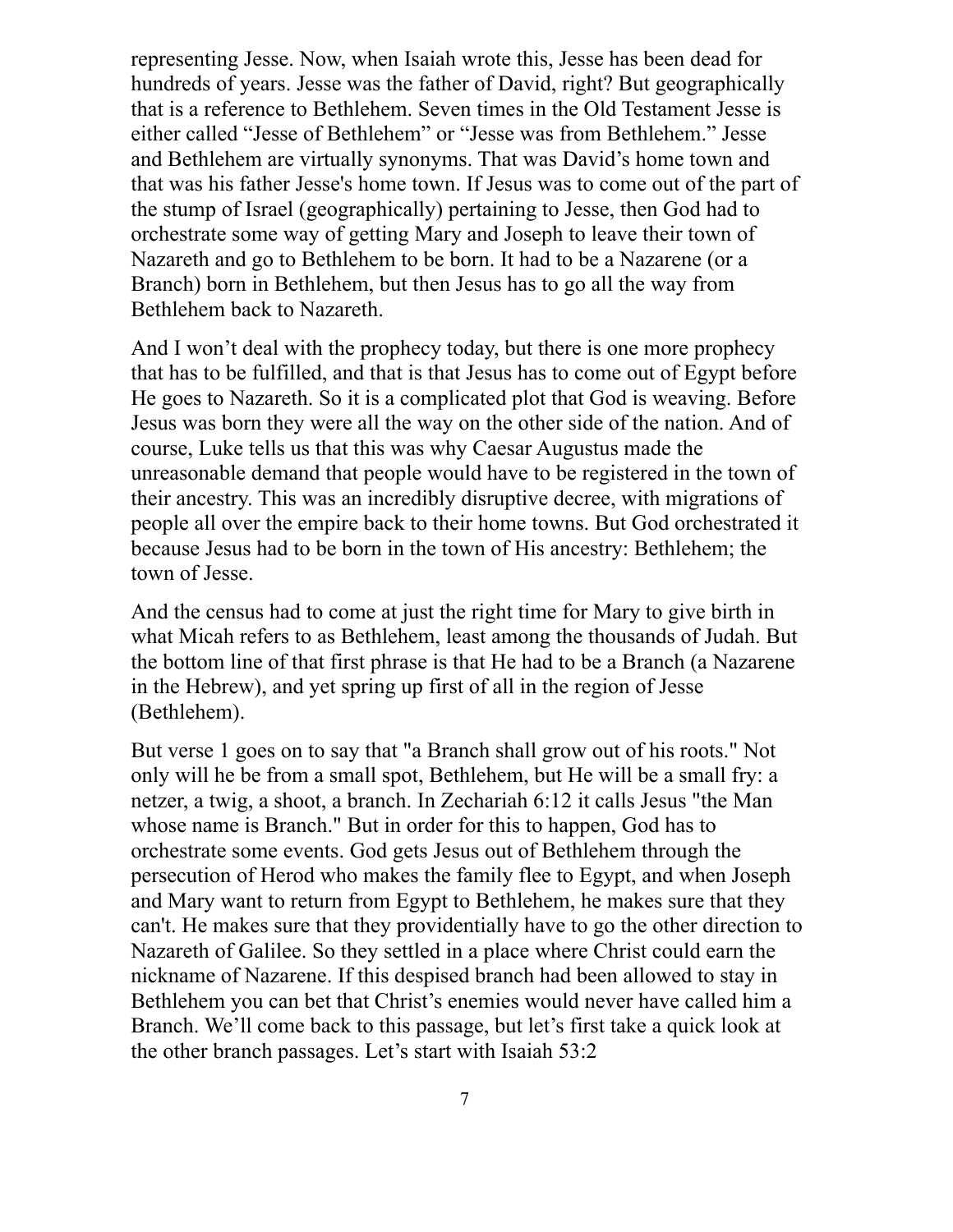# **IV. Isaiah 53**

#### *A. The Weakness Of This Plant*

Isaiah 53:2 says,

For He shall grow up before Him as a tender plant, and as a root out of dry ground. He has no form or comeliness; and when we see Him, there is no beauty that we should desire Him. He is despised and rejected by men….

Just two points here: First, this verse says that Christ was a tender plant. The literal Hebrew for that word is to suckle or nurse. It is mostly used of babies nursing. Only here and in six other places does it refer to shoots, twigs or little branches. The emphasis was on how small, dependent and weak Christ was in the incarnation. Why does God have Christ come as a baby? It was to identify with us in all that we go through. He identified with babies. He knew what it meant to learn and to grow up. True, He never ceased to be God. As God He ruled the world while His humanity was in the cradle. In fact, I like to say that at the very time that Mary was cuddling baby Jesus in her arms, He as God was holding Mary in His arms. But despite the fact that He was the omnipotent God who continued to uphold all things by the word of His power, He did not use His divinity to take away the weakness, dependence and tenderness of His humanity.

For example, the Gospels tell us that He hungered and thirsted. He experienced pain. And this whole chapter of Isaiah 53 goes on to describe the life and crucifixion of Jesus. It vividly describes how tender and vulnerable Christ really was. The Gospels tell us that after fasting for forty days that He was weak and He had to be physically strengthened by angels. In other words, the incarnation was not an illusion. It was real. He staggered under the load of the cross because He had limited strength in His human body. He knew what it meant to be weak and to suffer pain and can minister to those who have such weakness. Christ was a tender plant. And this chapter is a long catalog of the various ways in which that weakness was seen. It was a true incarnation.

#### *B. The Miraculous Growth of This Plant*

But secondly, there was a miraculous growth of this tender twig. It says, "For He shall grow up before Him as a tender plant, and as a root out of dry ground." This particular root and twig did not grow because there is luscious soil and moisture in which to thrive. Instead, there is desert. The Hebrew word for dry means drought or parched. It is something growing in the desert. Now even the desert can grow when there is rain. But this passage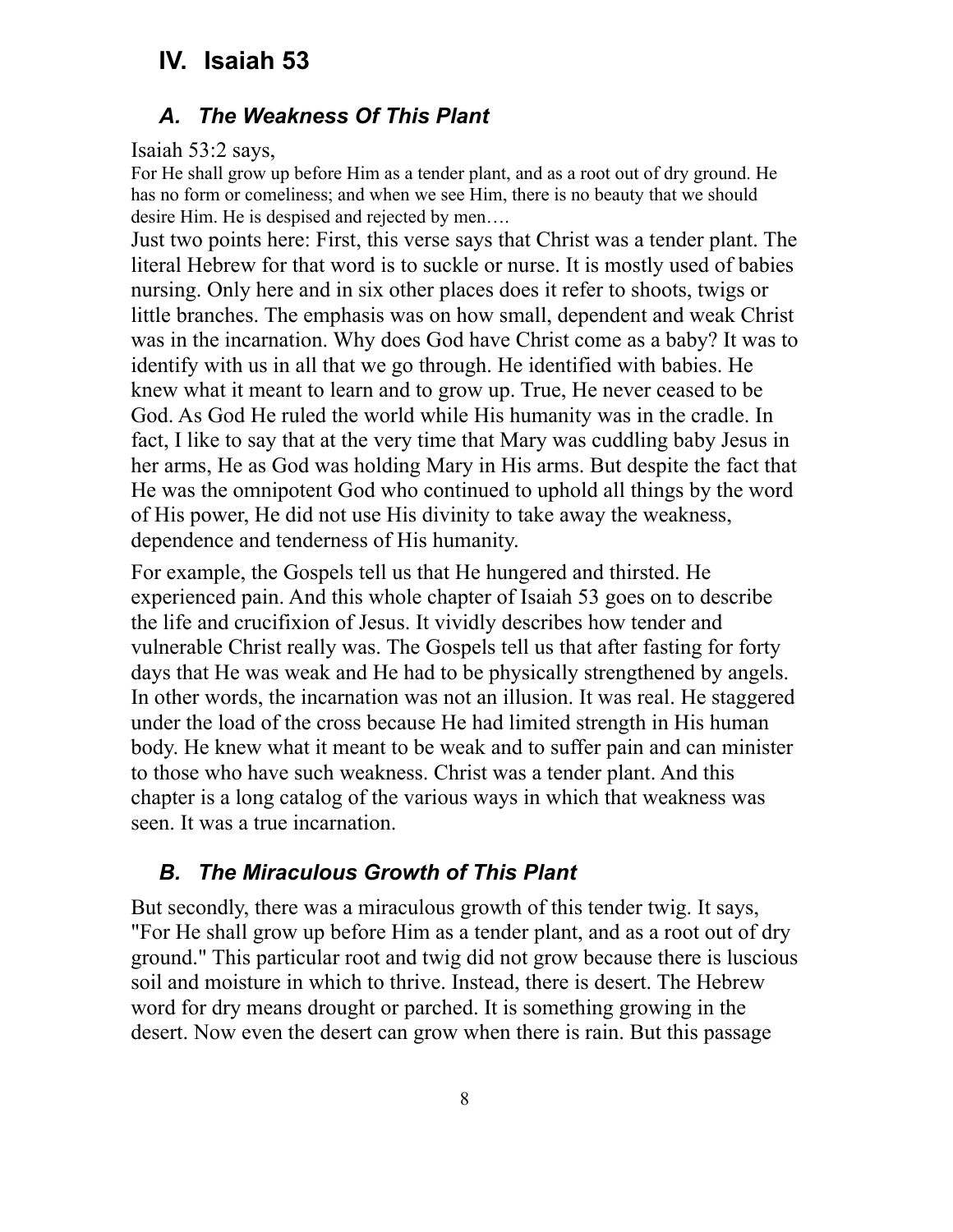says that it is growing even though there is no rain. Notice that it says the root grows "out of dry ground." It does not get its life from the environment around it. So it is a picture of something unnatural happening. Against all nature, a tender plant grows where no plant could grow. It is a hostile environment, and this chapter shows the hostility of the world against Christ.

Like that tender branch out of dry ground, Jesus received no support from His hostile surroundings. He received it from God and thus verse 2 says, "For He shall grow up before Him…." We will be applying this to ourselves later, but it is important to realize that Jesus grew where no plant could grow. The glory of Israel had long since vanished. At one time it would have been an asset for world-conquest to be born an Israelite, but now Israel was a vassal nation, despised by the rest of the world. Being a Jew was dry ground. And among Jews, Galileans were disdained. To be a Galilean was dry ground. The Pharisees denied that any teacher could come out of Galilee. And within Galilee, Nazareth was the off-scouring of the nation. So bad was Nazareth's reputation that even Nathaniel - in whom was no guile (no deceitfulness) could say, "Can any good thing come out of Nazareth?" Nazareth was dry, barren ground. Who would have expected anything good to come from Nazareth? It's not the way we would have done it.

And where this passage indicates that the plant will supernaturally grow without the aid of its environment, and where verse 12 indicates that He will have the victory despite appearing to be weak, the other branch passages show the awesome growth of the branch. Let's quickly flip to a few.

# **V. Zechariah 6:12-13**

#### Turn to Zezhariah 6:12-13:

Then speak to him, saying, 'Thus says the LORD of hosts, saying: 'Behold, the Man whose name is the Branch! From His place He shall branch out. And He shall build the temple of the LORD; yes, He shall build the temple of the LORD. He shall bear the glory, and shall sit and rule on His throne; So He shall be a priest on His throne, and the counsel of peace shall be between them both.

Though this man named Branch starts small, He will branch out (or grow) until His glory fills the earth.

### **VI. Jeremiah 23:5**

Turn next to Jeremiah 23:5:

'Behold, the days are coming,' says the LORD, 'that I will raise to David a Branch of righteousness; a King shall reign and prosper, and execute judgment and righteousness in the earth. In His days Judah will be saved, and Israel will dwell safely; now this is His name by which He will be called: THE LORD OUR RIGHTEOUSNESS.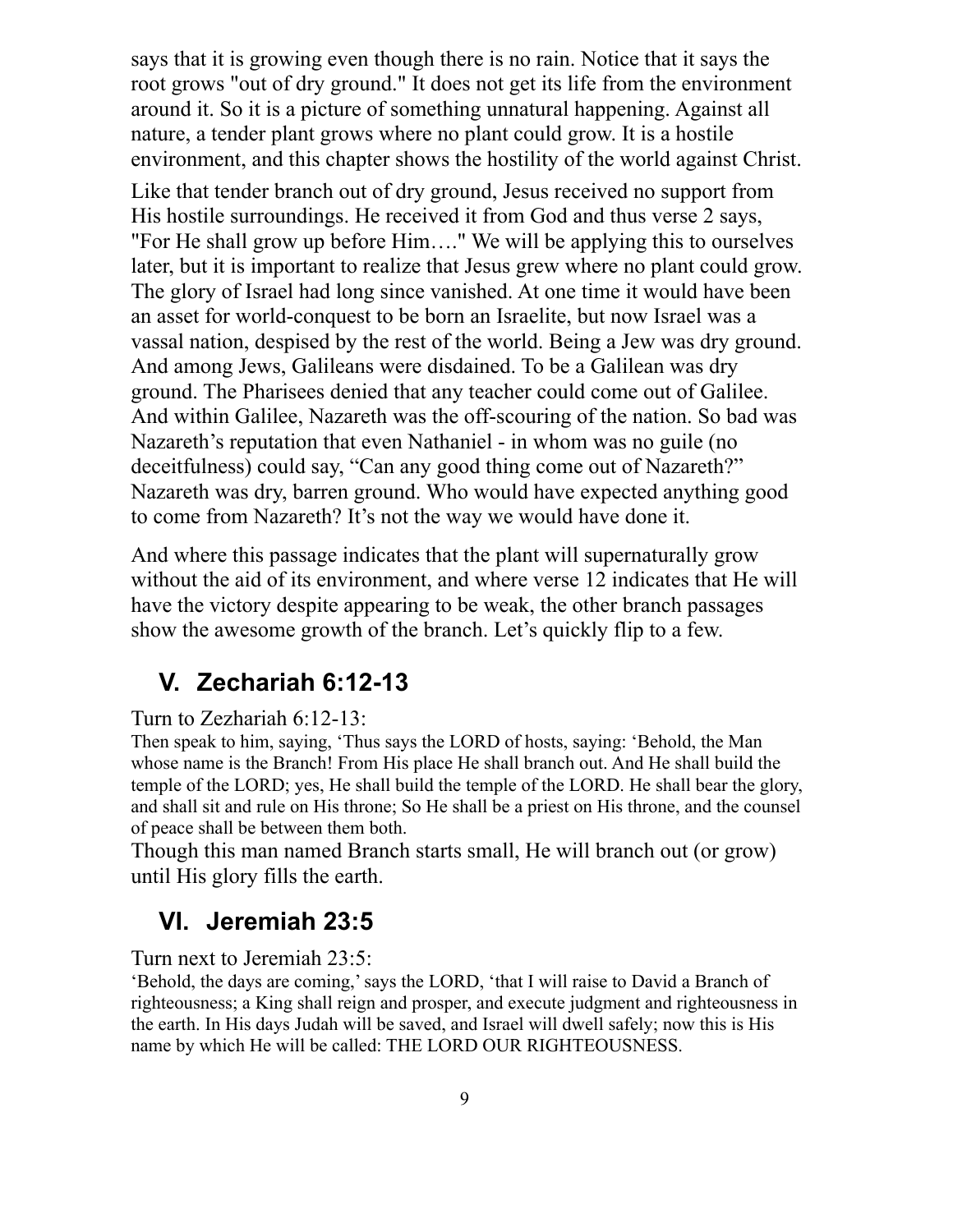Again, this branch (or despised Nazarene) will be caused to prosper.

# **VII. Jeremiah 33:15-16**

Turn next to Jeremiah 33:15-16.

Jer. 33:15 "In those days and at that time I will cause to grow up to David A Branch of righteousness; He shall execute judgment and righteousness in the earth. Jer. 33:16 In those days Judah will be saved, And Jerusalem will dwell safely. And this is the name by which she will be called: THE Lord OUR RIGHTEOUSNESS.'

That passage is saying that the very nation and city that was executed by Jesus in the first century will eventually be saved and dwell safely. It's a miraculous reversal that the Branch will eventually cause to happen.

# **VIII. Isaiah 11 again**

Well, let's turn back to Isaiah 11 again and let's see how this unlikely Nazarene from Bethlehem would turn the world upside down. Isaiah 11. I'm not going to read the verses. If you just scan your eyes over the verses, you will see what I am saying. Verse 1 talks about the Netzer branch. Verse 2 speaks of what empowered Him in His ministry: the Holy Spirit. Verses 3-5 speak of His rule in the midst of His enemies, and His overcoming of those enemies. Verses 6-9 speak of the lion lying down with the lamb. Verses 10- 16 of the world wide submission to the Gospel.

In other words, the wilderness doesn't stay a wilderness forever; Christ doesn't stay a tender shoot forever. He becomes the dominant force in the world. Where the word Nazarene was used as a title of derision, it has become a title of honor for us; where Jews still use the title Netzri or little branch as a title of contempt for Christians, it will one day be a name that the Jewish nation will gladly bear. Matthew is not making a stretch when he says that Jesus had to move to Nazareth for the prophecies to be fulfilled that Jesus would be called Netzer as a title of contempt. Again, let me give you Wilbur Pickering's much more accurate translation. "And upon arriving he settled in a city called Nazareth (Branch-town], so that what was spoken through the prophets should be fulfilled, that He would be called a Natsorean [Branch-man]." I stand in awe of how God manipulated the Pharisees to call Jesus with a Messianic title without realizing that they were doing so. They thought they were putting Him down; He gladly bore the title.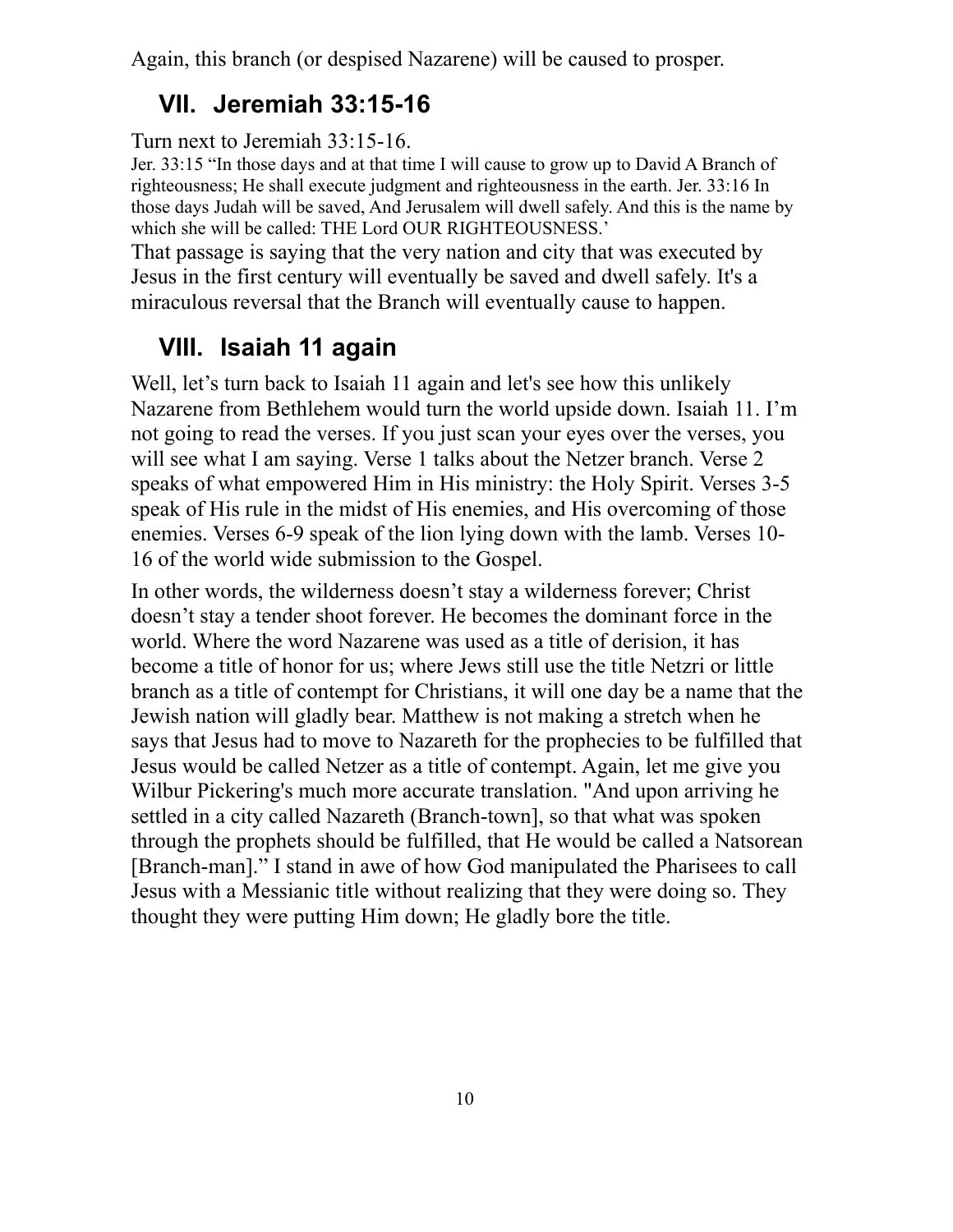# **IX. Application For Today**

### *A. We can trust God's Word*

What applications can we draw from these Branch passages? First, we can trust His Word. It is so easy for critics to criticize the Bible out of ignorance. I have so many books that in essence claim that Matthew has made a mistake here. But hopefully by now you can see that it really is a beautifully orchestrated fulfillment of seven Biblical prophecies. But even if I didn't know the explanation, I have learned long ago to take God at His Word without ever questioning Him. It is the critics who will always be proved wrong and God who will always have the last laugh. So I think this little passage illustrates why we should trust the Bible completely in everything that it says.

## *B. We can trust God's providence*

Second, we can trust His providence. Caesar Augustus mandated one of the most unusual and most inconvenient movements of people ever. Even one year before Christ was born, if anyone had predicted that Caesar would make a decree like this (that everyone had to travel to his town of origin) people would have laughed at you and said that no emperor would be that crazy. This mandate must have been an incredible pain in the neck. His advisors probably recommended that he not do it. But God's prophecies had to be fulfilled, and somehow God got Caesar Augustus to make this insane decree.

When you face similar inconveniences that the civil government has imposed upon you, do you trust God's providence? How many believers in the first century might have been tempted to wonder "Where is God in all of this inconvenience? Lord, why are you absent?" But He wasn't absent; He was right there all along, orchestrating it all perfectly.

And God can move heaven and earth today. We can trust Him. Are their huge obstacles to achieving the things God has placed upon our heart? Yes there are. But God is in the business of moving heaven and earth to accomplish His purposes. It brings great glory to His name. Don't ever be troubled by the Caesars of this world. They are pawns in His hand. Don't look at all the negative things that stand in the way. There were enormous numbers of negative things standing in the way of prophecy being fulfilled, and yet it was fulfilled to a "t."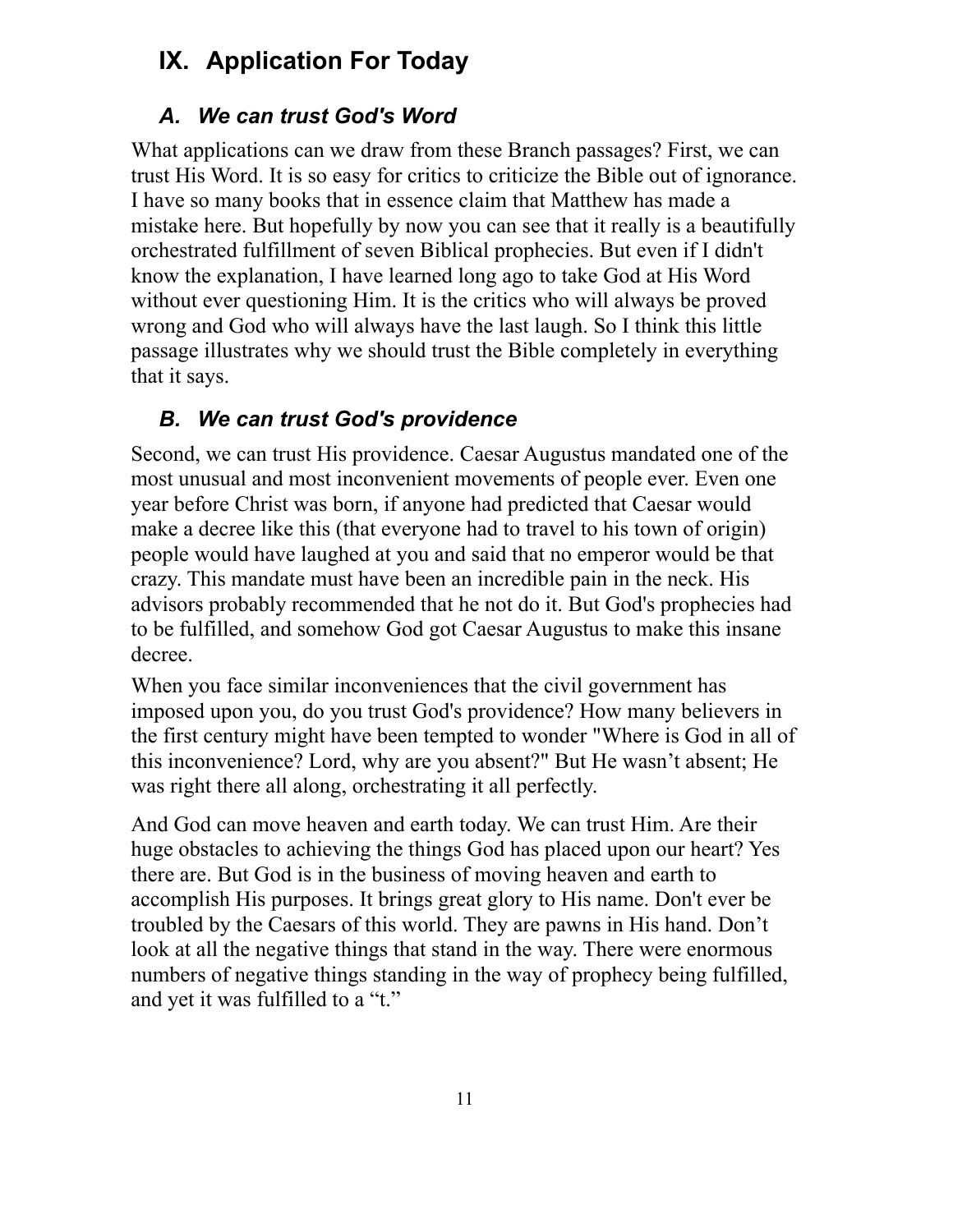### *C. The growth of Christ's kingdom is not dependent on moist nourishing soil*

Third, the growth of Christ's kingdom is not dependent on moist nourishing soil. It's not dependent upon wonderful circumstances. It is not dependent upon CNN, CBS, KFAB, or other organizations giving us good publicity. In fact, most of the great movements of Christianity in history received no cooperation from the world. They were resisted by the world, and yet the unlikely sickly-looking plant of Christianity prospered and triumphed over the world. It's done so in the past and it will do so again.

We need to stop being pessimistic about the dry ground out there and begin remembering that Christ is an expert at growing things out of dry ground. This dry ground may even be your marriage. It may seem hopeless to get any green plant to flourish in the dry ground. But remember that Christ can cause a dry and dusty marriage to blossom as a rose by His grace. A good marriage is not dependent on circumstances. It is dependent upon the triumph of Christ's grace in our own lives.

The dry ground may be the culture in America, or the State. Can Christ cause things to grow in Washington DC? Yes He can. And in fact, He is doing so through Capitol Ministries and other organizations. The Netzer passage in Isaiah 11 specifically guarantees that He will bring justice and equity in the governments of this world in His own timing. He can do it with their cooperation or without their cooperation. But the kingdoms of this world will become the kingdoms of Christ. Amen?

# *D. Jesus identified with us in our weakness*

The fourth encouragement is that these passages show that Jesus identified with us in our weakness. He came as one who was weak. You can go to Him with your difficulties and know that He cares. He came specifically to take upon Himself our weaknesses – to become a frail twig. And if you feel weak, know that He identifies with you.

### *E. Jesus identified with us in our shame*

Fifth, Jesus identified with our shame. He knew what it meant to be despised. And Hebrews 13 tells us that when all men are ashamed of us and despise us that we need to still be willing to still follow Jesus. If we are too ashamed to be identified with Him, He will be ashamed of us. We need to be willing to be despised by all as Nazarenes. Hebrews 13 says that Jesus ...suffered outside the gate. Therefore let us go forth to Him, outside the camp, bearing His reproach.